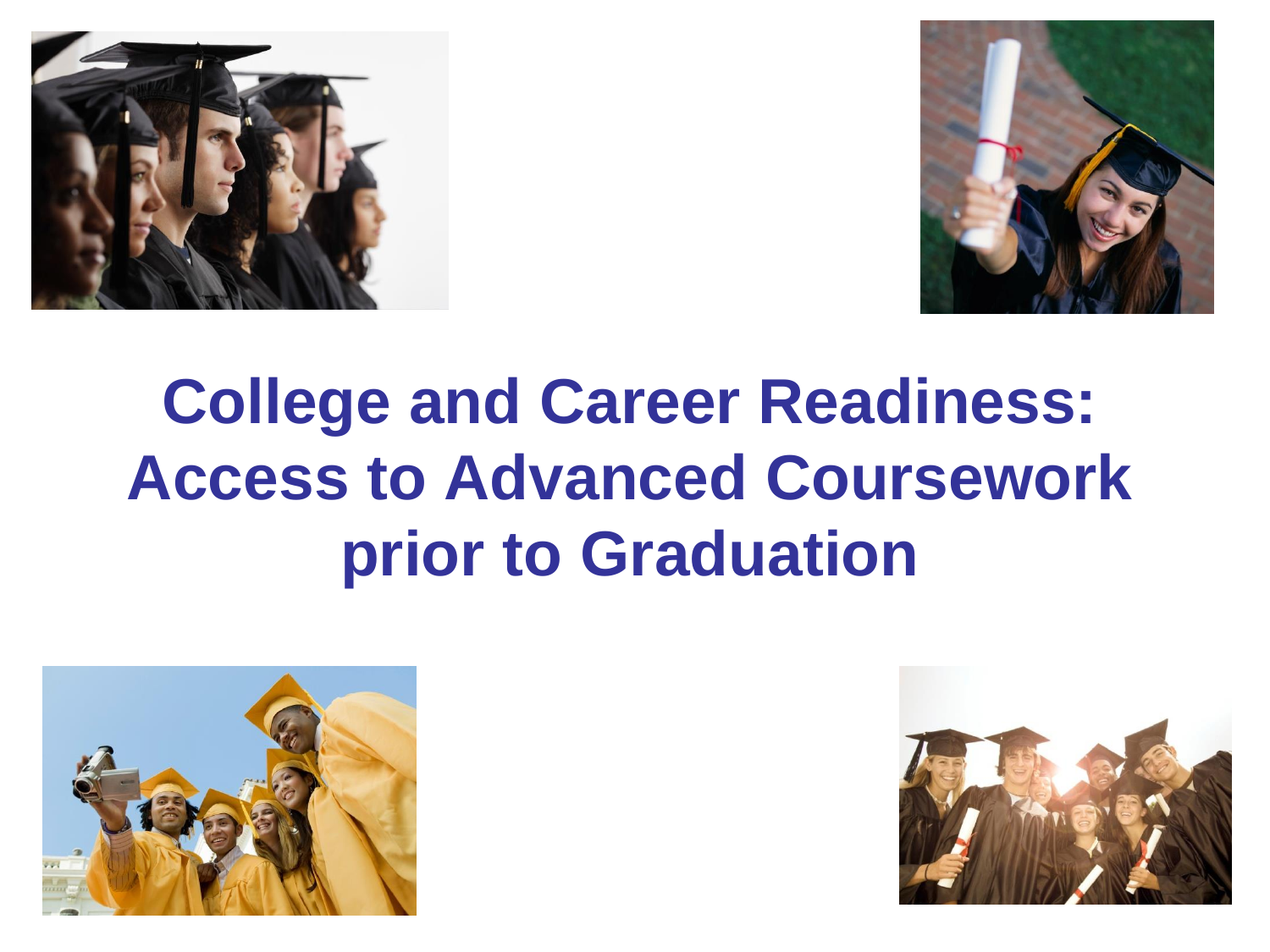# There are multiple domains of college and career readiness.

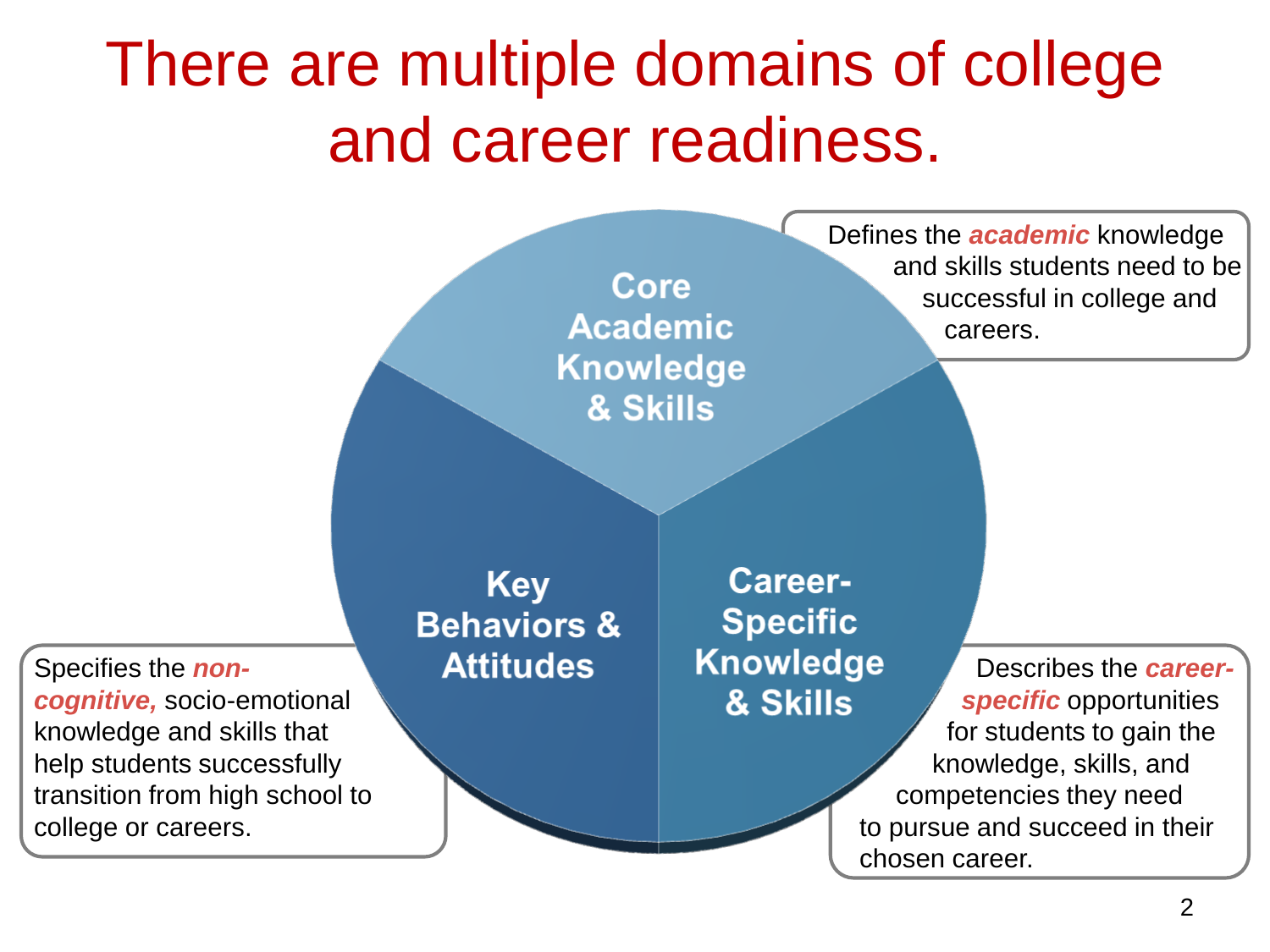**Too few students exit their fourth year of high school with the academic readiness for college and careers.**

This is true, regardless of the definition of Academic Readiness:

- The percent of students who graduate with **higher scores** on the English and a math Regents Exam: 37% of the 2009 cohort, or
- The percent of students who graduate and **complete the more rigorous and comprehensive coursework** required for the Advanced Designation diploma: 31% of the 2009 cohort.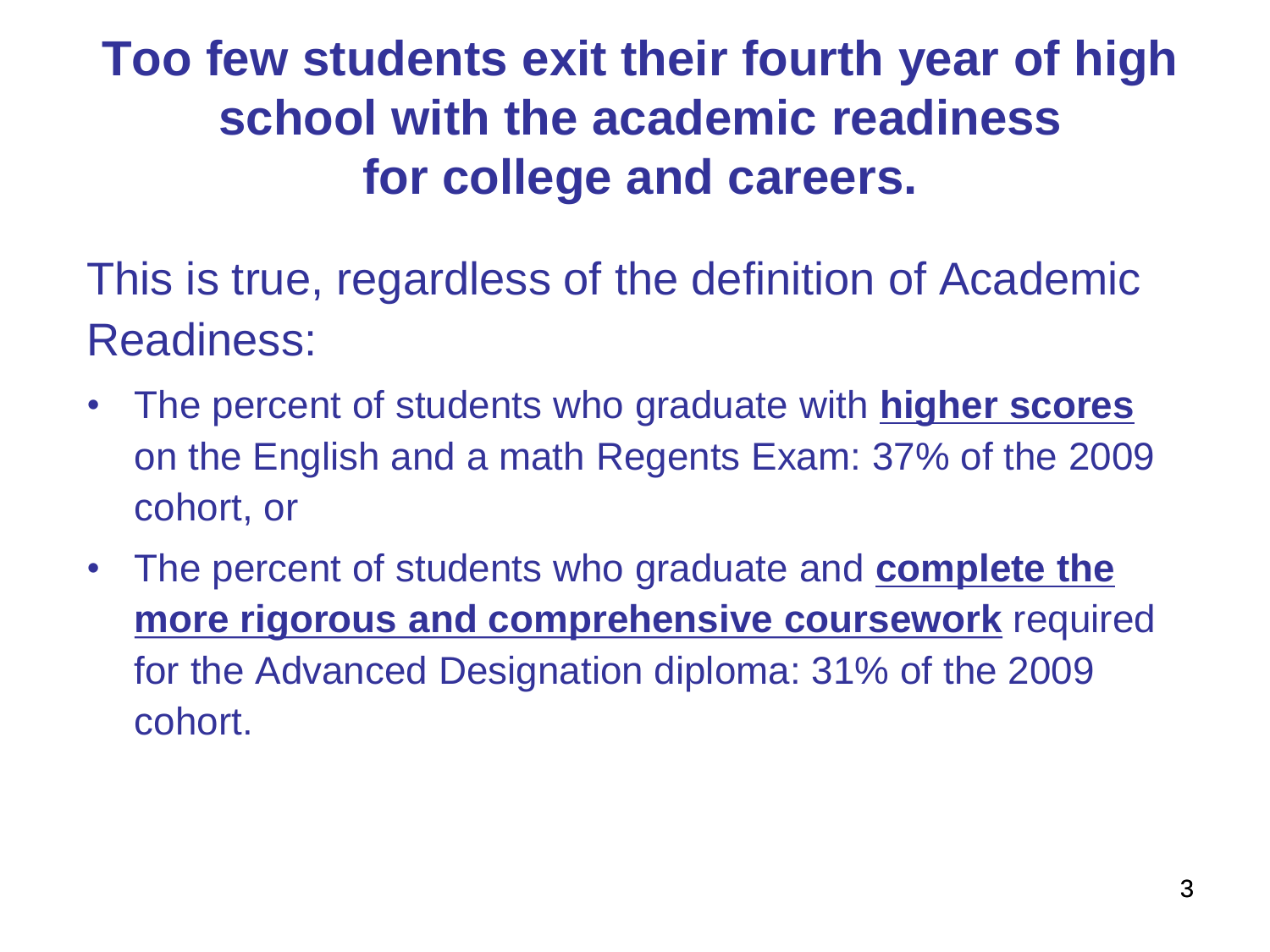### **For over a decade, the Regents Diploma with Advanced Designation has been a pathway to academic readiness for college and careers**

- To earn an Advanced Designation diploma, a student must
	- complete additional coursework in the Arts or Career and Technical Education (CTE) or a language other than English (LOTE) **and**
	- pass two additional Regents Exams in math and one additional Regents Exam in science.
- The percentage of students who complete the Advanced Designation diploma has remained relatively flat over the years.
- Large achievement gaps remain, particularly on the Advanced Designation diploma.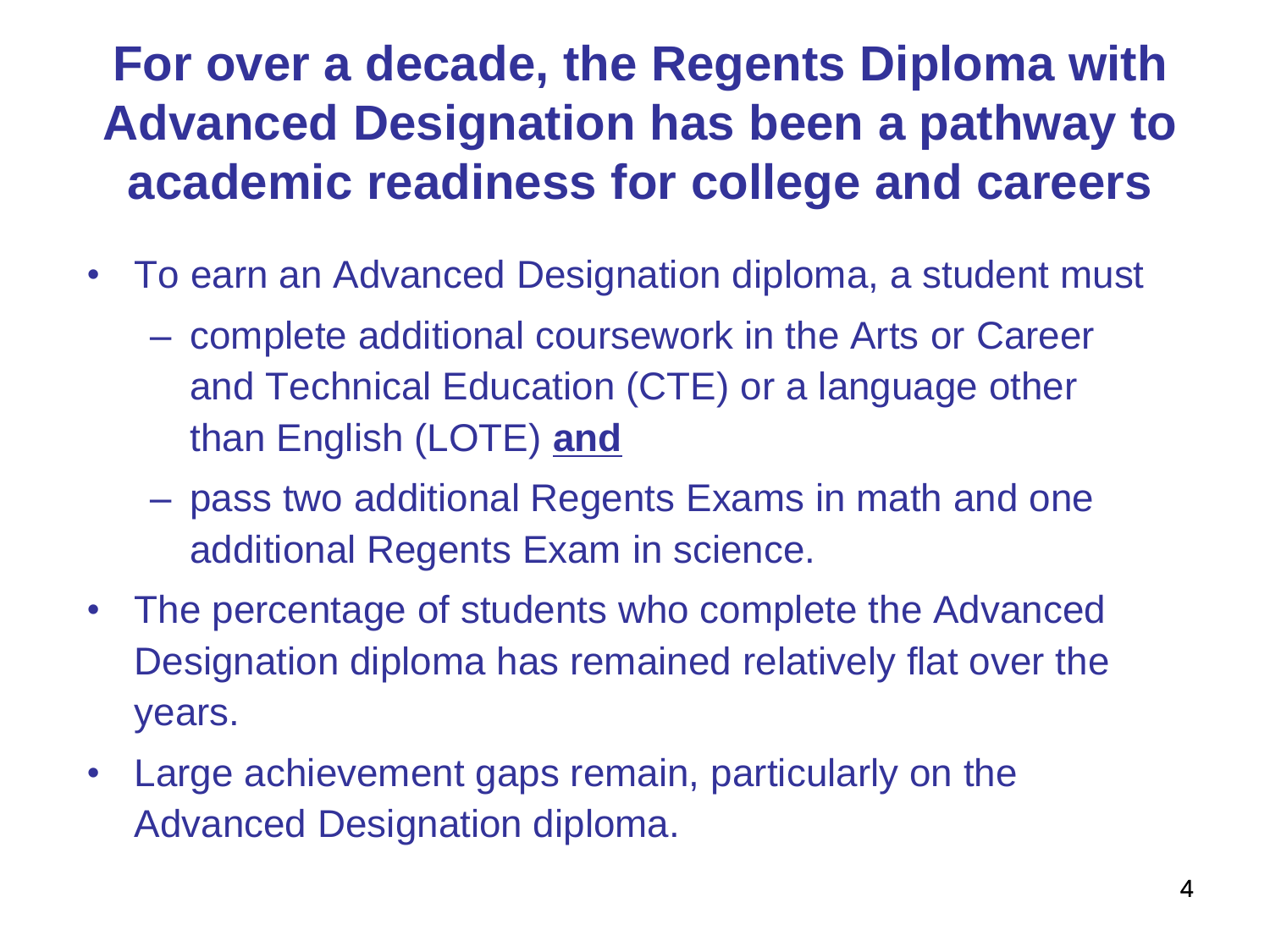**Although statewide graduation rates continue to increase, the percentage of students earning Regents Diplomas with Advanced Designation remains relatively flat.**



5

**Local Diploma Regents Diploma Regents Diploma with Advanced Designation**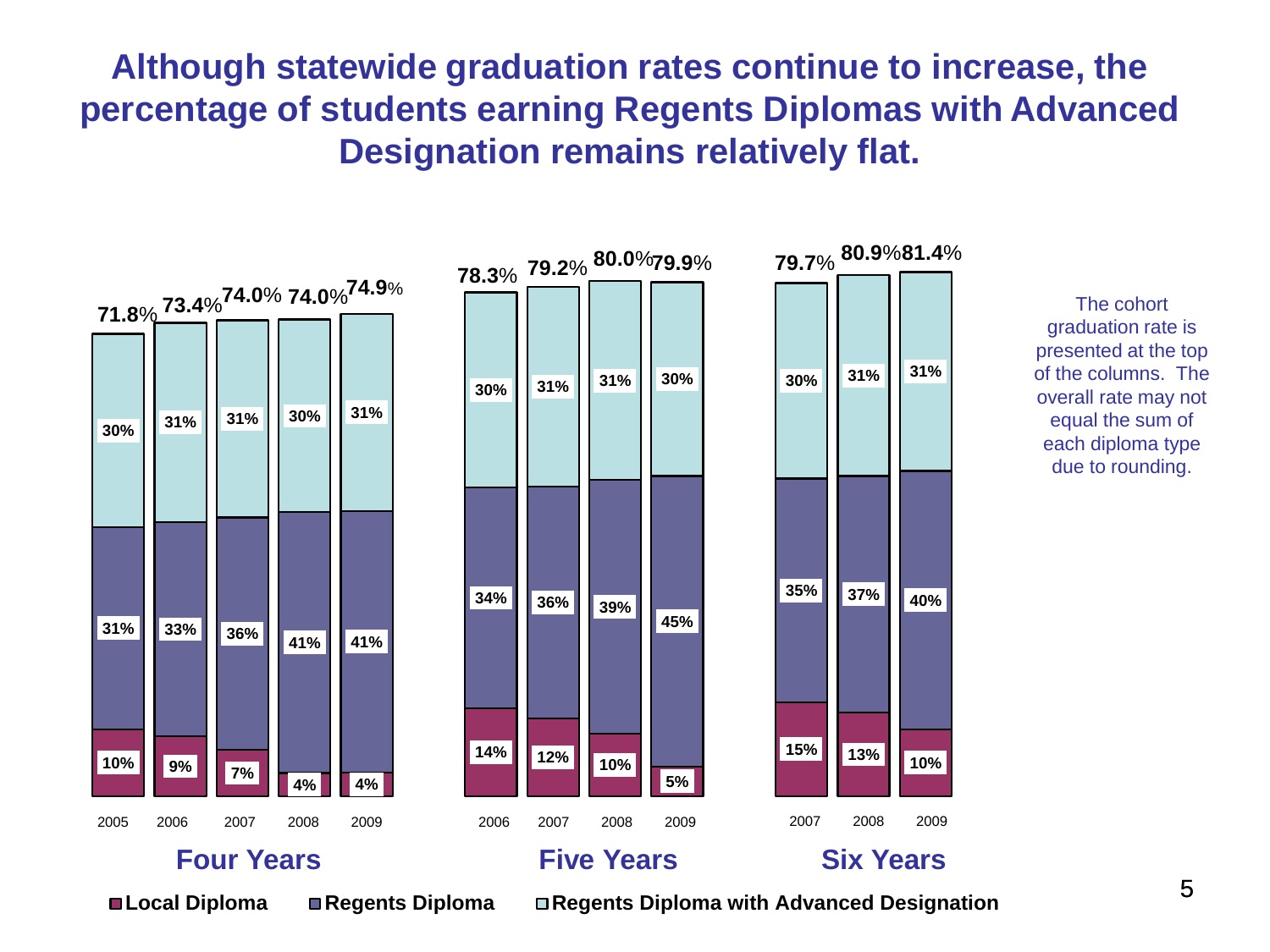**Statewide, the graduation rate achievement gap has remained relatively stable. The gap is largest based on the percent of the cohort that earned a Regents Diploma with Advanced Designation.** 

#### **Statewide percentage of cohort members by diploma type after 4 years**



6 ■Local Diploma ■ Regents Diploma ■ Regents Diploma with Advanced Designation The cohort graduation rate is presented at the top of each column. The overall rate may not equal the sum of each diploma type due to rounding.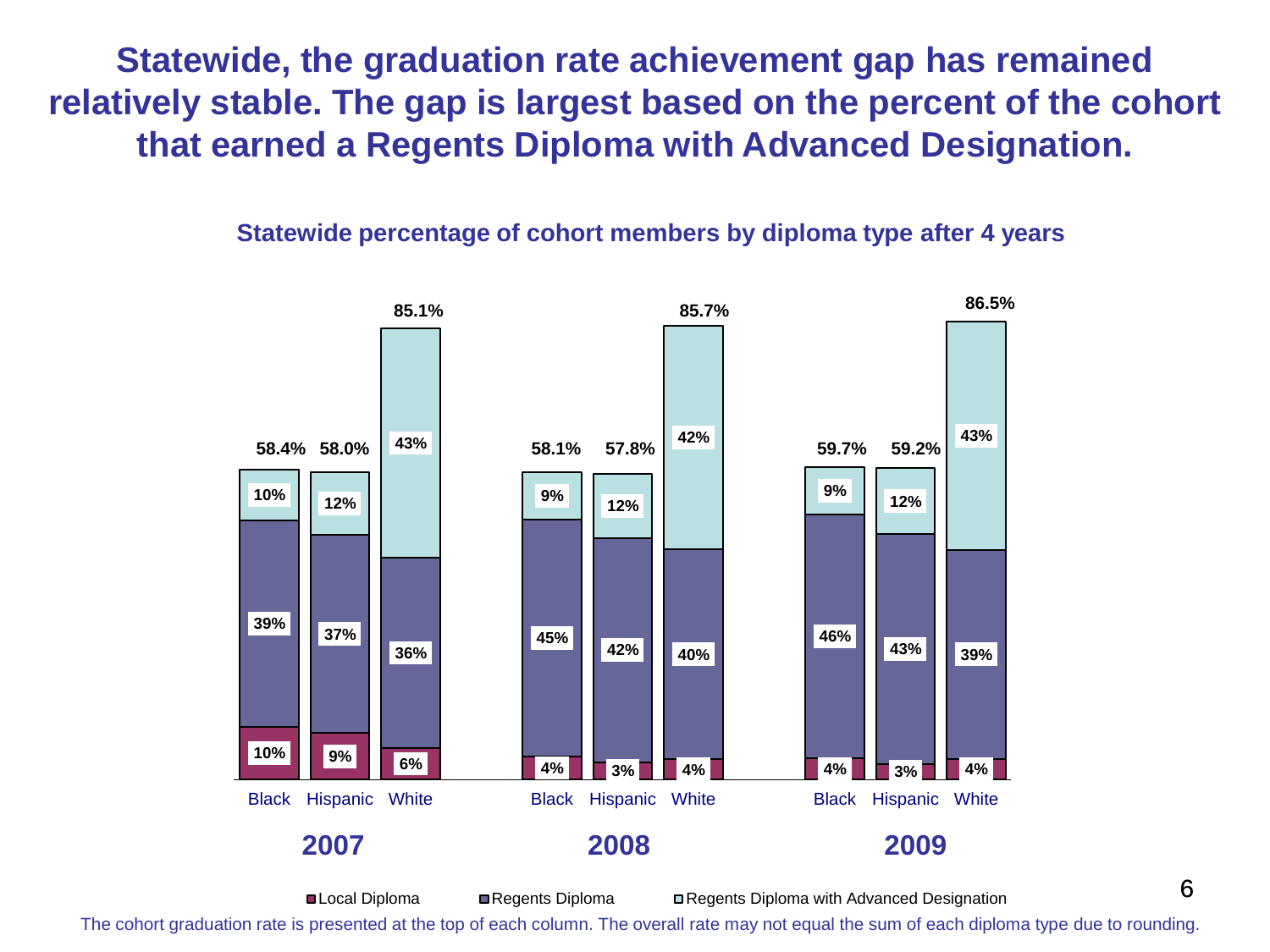**Statewide and for each of the Big 5 city school districts, only a small percentage of students in the cohort earn the Regents Diploma with Advanced Designation in comparison to the graduation rate.**

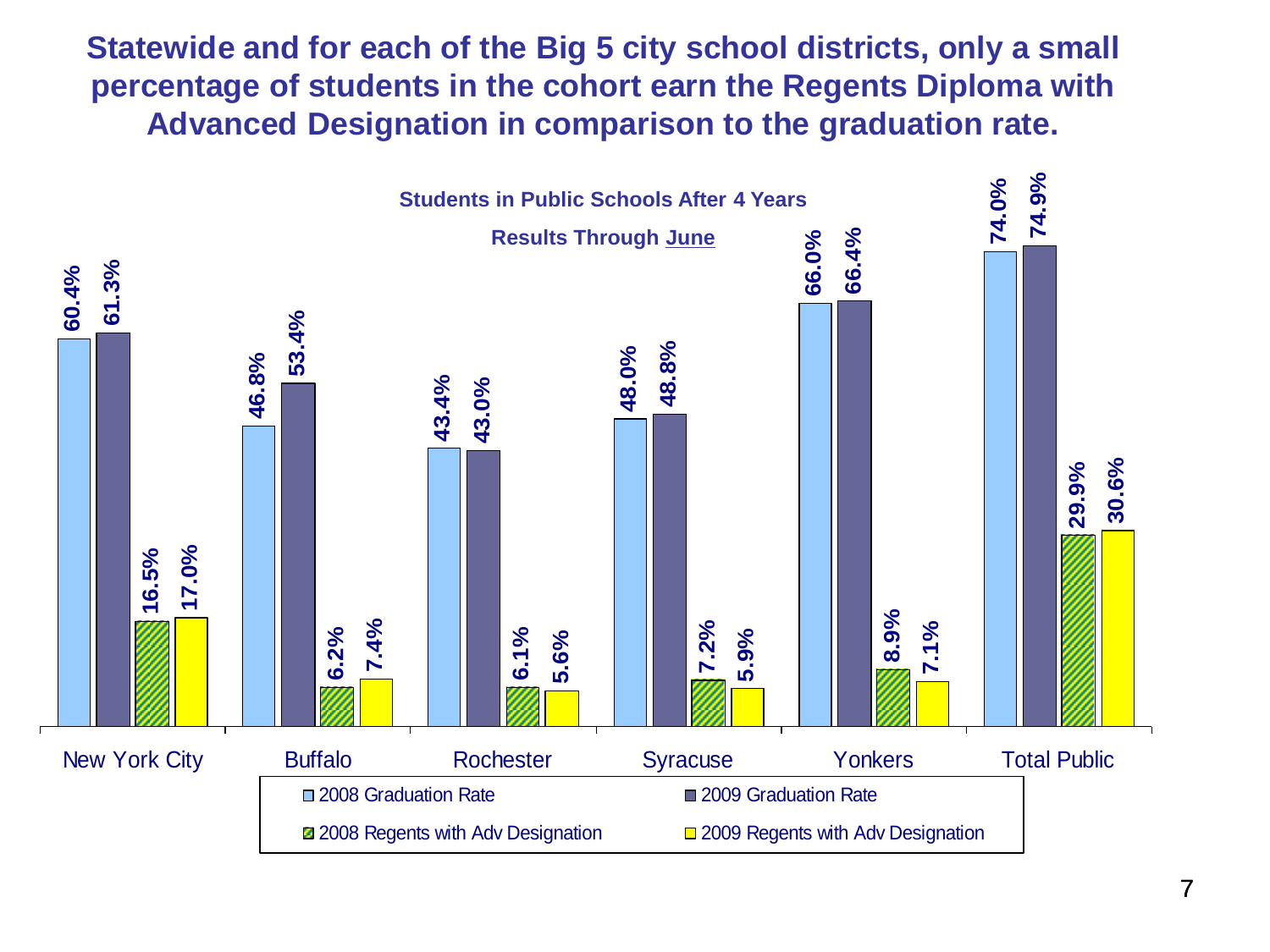**Statewide and for each race/ethnicity group, only a small percentage of students in the cohort earn the Regents Diploma with Advanced Designation in comparison to the graduation rate.**

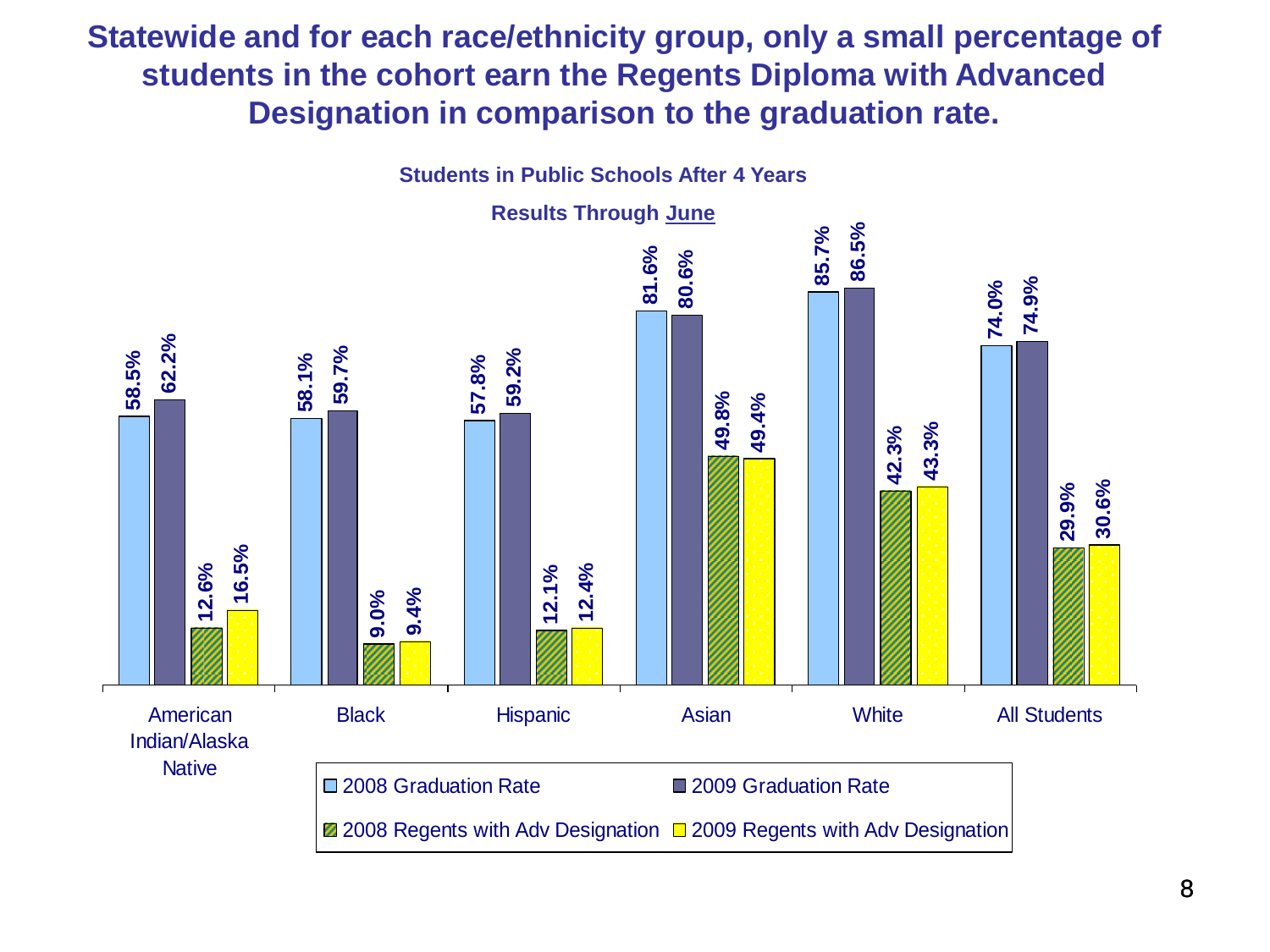### **This analysis focused only on the advanced Regents Exams and associated coursework necessary for the Advanced Designation Diploma\***

Using teacher-student course linkage data for the 2012-13 school year, the following slides show the percentage of schools offering the coursework necessary for the Advanced Designation Diploma:

- 1. "**Minimum**" The minimum advanced coursework necessary for the Advanced Designation Diploma: Regents Geometry, Algebra 2/ Trigonometry, and Living Environment AND at least ONE of the Physical Sciences (Earth Science, Chemistry, Physics)
- 2. "**Minimum plus one**" Additional advanced coursework in science to allow for student choice: Regents Geometry, Algebra 2/ Trigonometry, and Living Environment AND at least TWO of the Physical Sciences (Earth Science, Chemistry, Physics)
- 3. "**Minimum plus two**" Additional advanced coursework in science to allow for student choice: Regents Geometry, Algebra 2/ Trigonometry, and Living Environment AND all THREE of the Physical Sciences (Earth Science, Chemistry, Physics)

\* Although a diploma can be earned through New York State-approved alternative exams, such as Advanced Placement (AP) or International Baccalaureate (IB) exams, these options were not included in the current analysis. Similarly, the current analysis did not examine access to the necessary advanced coursework in the Arts or CTE or LOTE.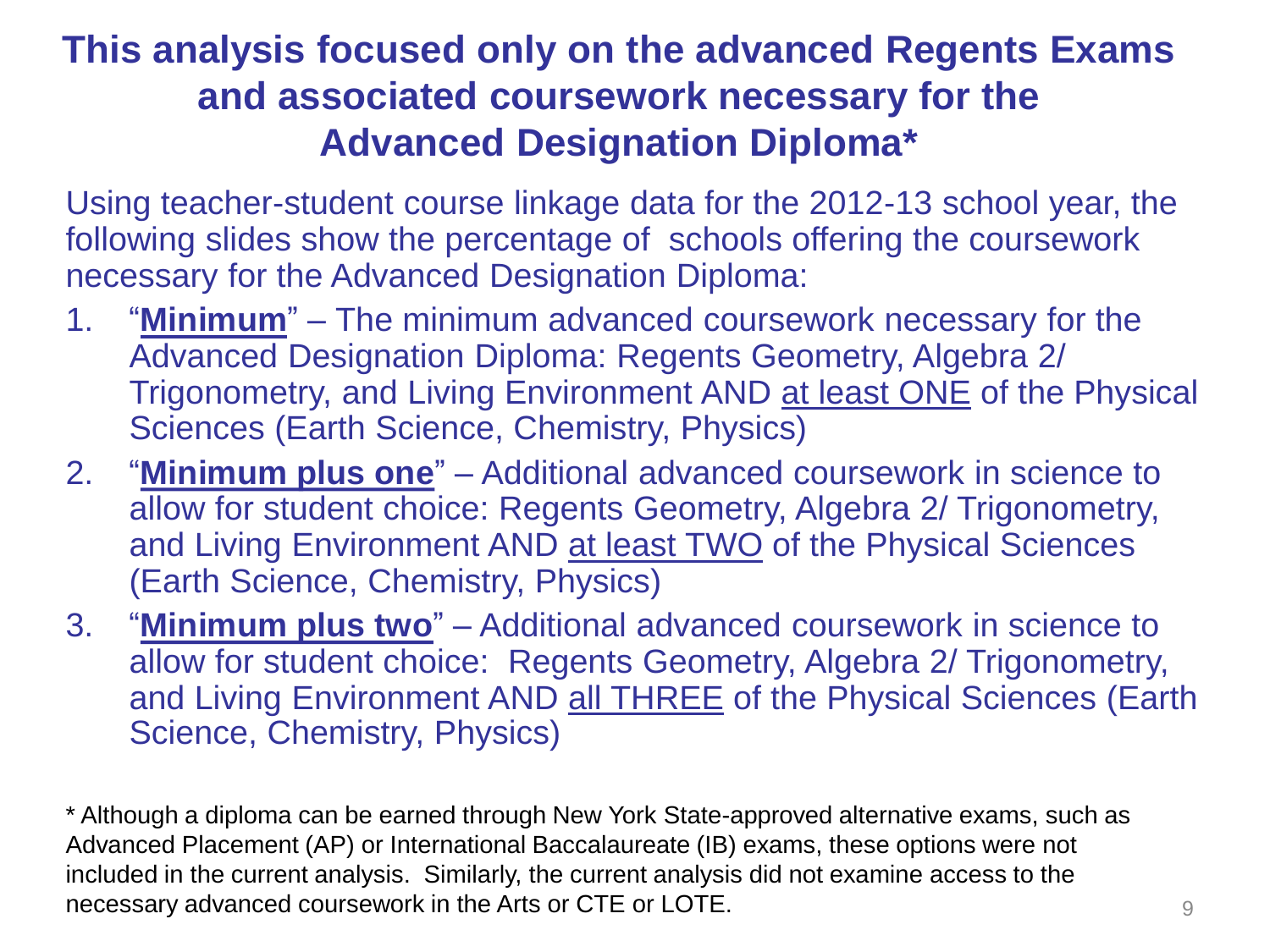#### **In 2012-13, the percentage of high schools offering the Regents coursework required for the Advanced Designation Diploma varied by need/resource group.**



Minimum = all necessary courses, including at least one Regents course in the physical sciences (1,088 of 1,154 high schools) Minimum +1 = all necessary courses, including at least two Regents courses in the physical sciences (1,024 of 1,154 high schools) Minimum +2 = all necessary courses, including all three Regents courses in the physical sciences (779 of 1,154 high schools) *\* High schools in districts where all students take Regents Earth Science in grade 8 were not counted for meeting "Minimum plus 2". In addition, some schools offer courses on an alternate-year basis.* 10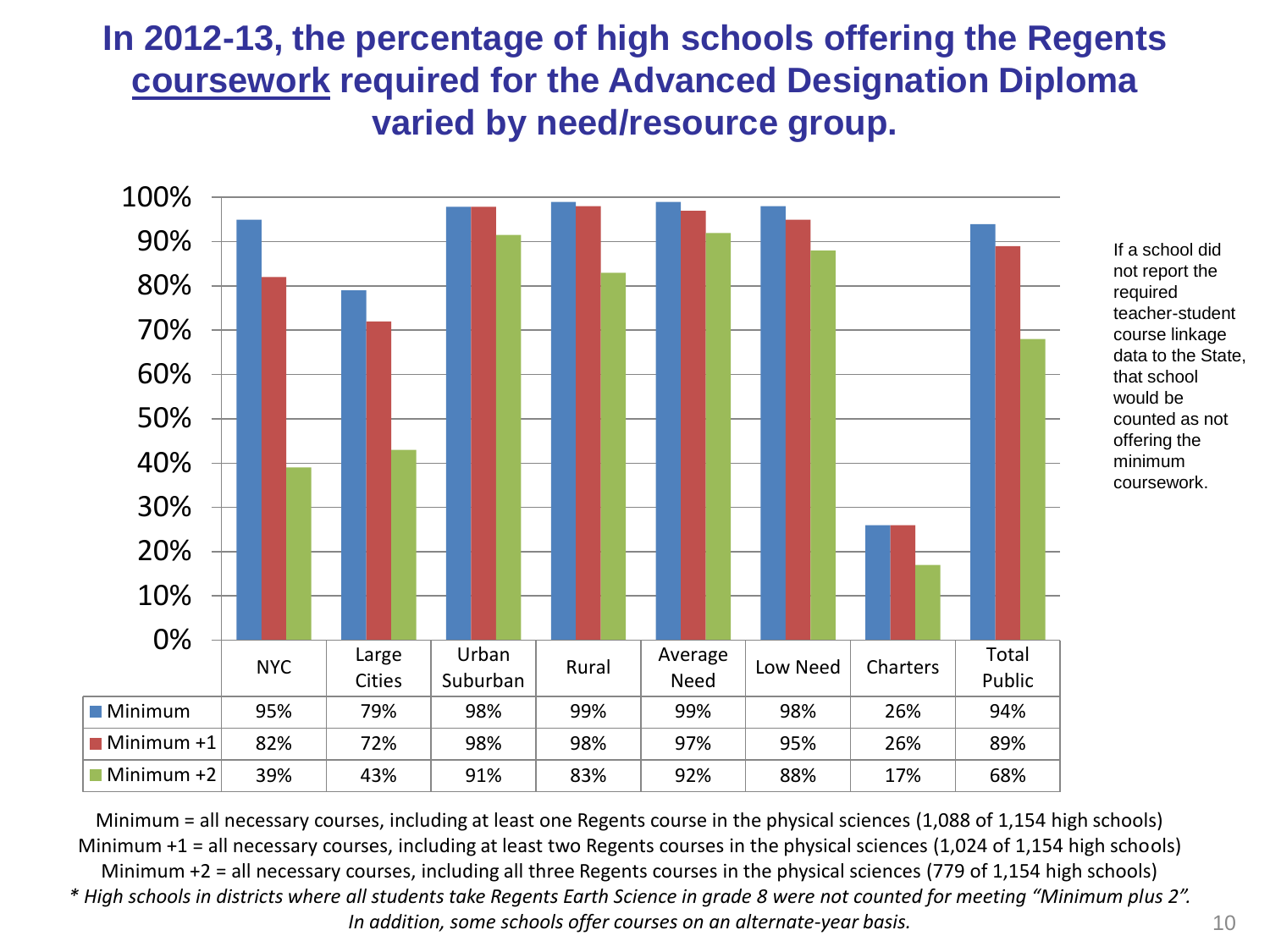#### **In 2012-13, the percentage of high schools administering the Regents Exams required for the Advanced Designation Diploma varied by need/resource group.**



Minimum = all necessary Regents Exams, including at least one in the physical sciences (1,057 of 1,154 high schools statewide) Minimum +1 = all necessary Regents Exams, including at least two in the physical sciences (998 of 1,154 high schools statewide) Minimum +2 = all necessary Regents Exams, including all three in the physical sciences (776 of 1,154 high schools statewide)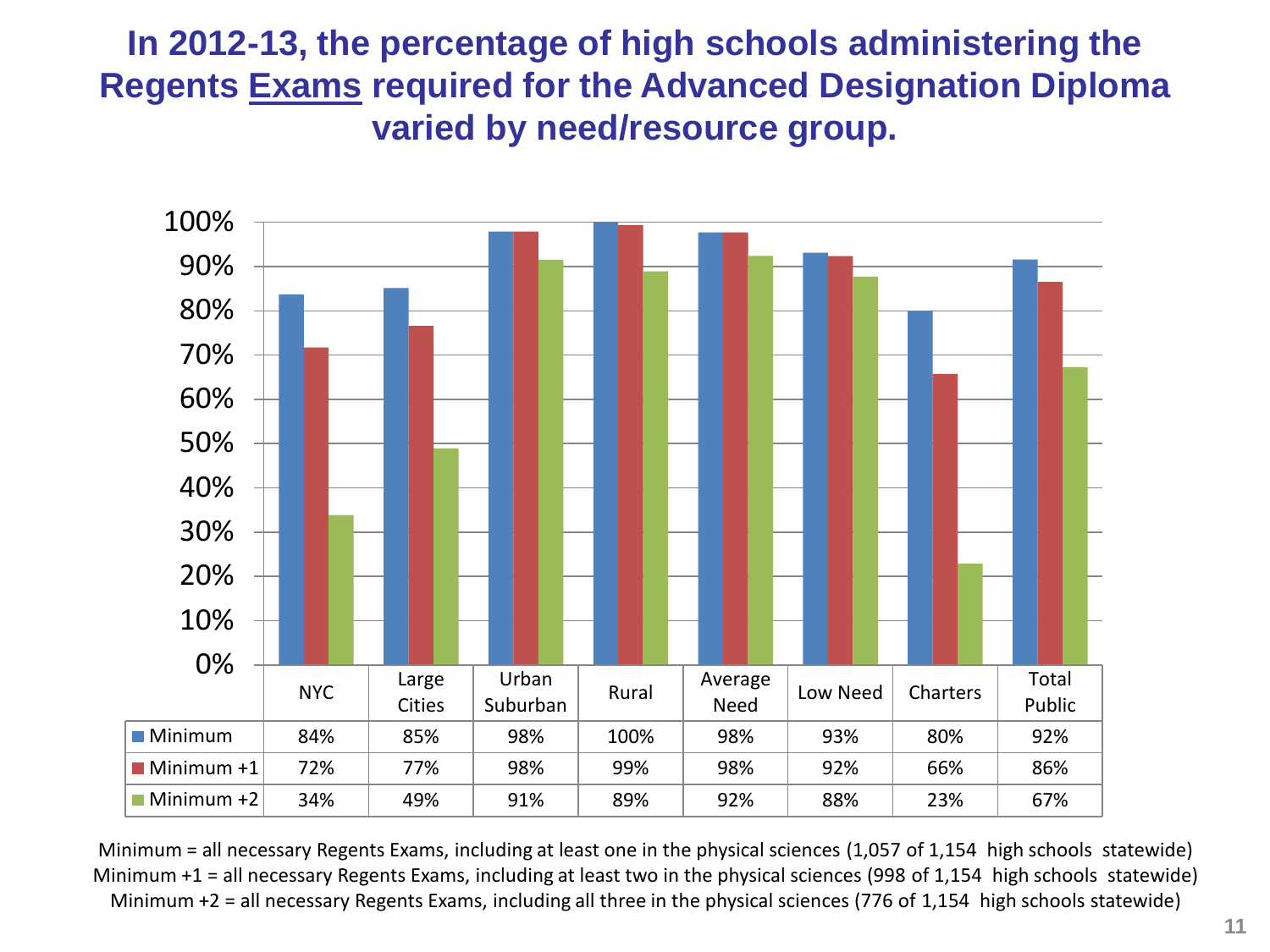**Of the students in the 2009 cohort still enrolled during their fourth year of high school (2012-13 school year), the percent of students participating in the Regents Exams required for the Advanced Designation Diploma varied by need/resource group.**



Minimum = all necessary Regents Exams, including at least one in the physical sciences (94,954 of 195,840 students) Minimum +1 = all necessary Regents Exams, including at least two in the physical sciences (78,947of 195,840 students) Minimum +2 = all necessary Regents Exams, including all three in the physical sciences (34,243 of 195,840 students)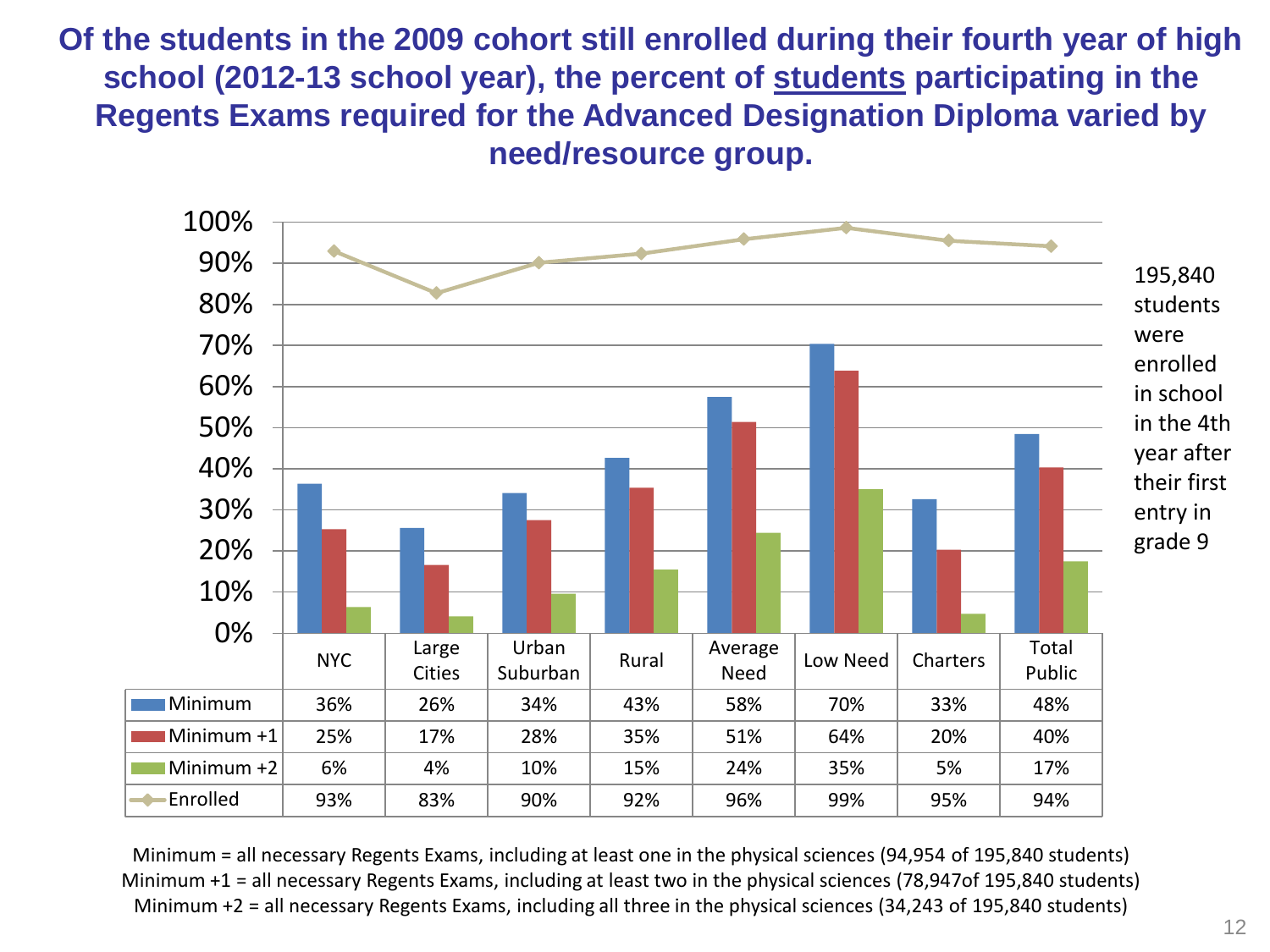**Of the students in the 2009 cohort still enrolled during their fourth year of high school (2012-13 school year), the percent of students participating in the Regents Exams required for the Advanced Designation Diploma varied by race/ethnicity.** 



Minimum = all necessary Regents Exams, including at least one in the physical sciences (94,954 of 195,840 students) Minimum +1 = all necessary Regents Exams, including at least two in the physical sciences (78,947of 195,840 students) Minimum +2 = all necessary Regents Exams, including all three in the physical sciences (34,243 of 195,840 students)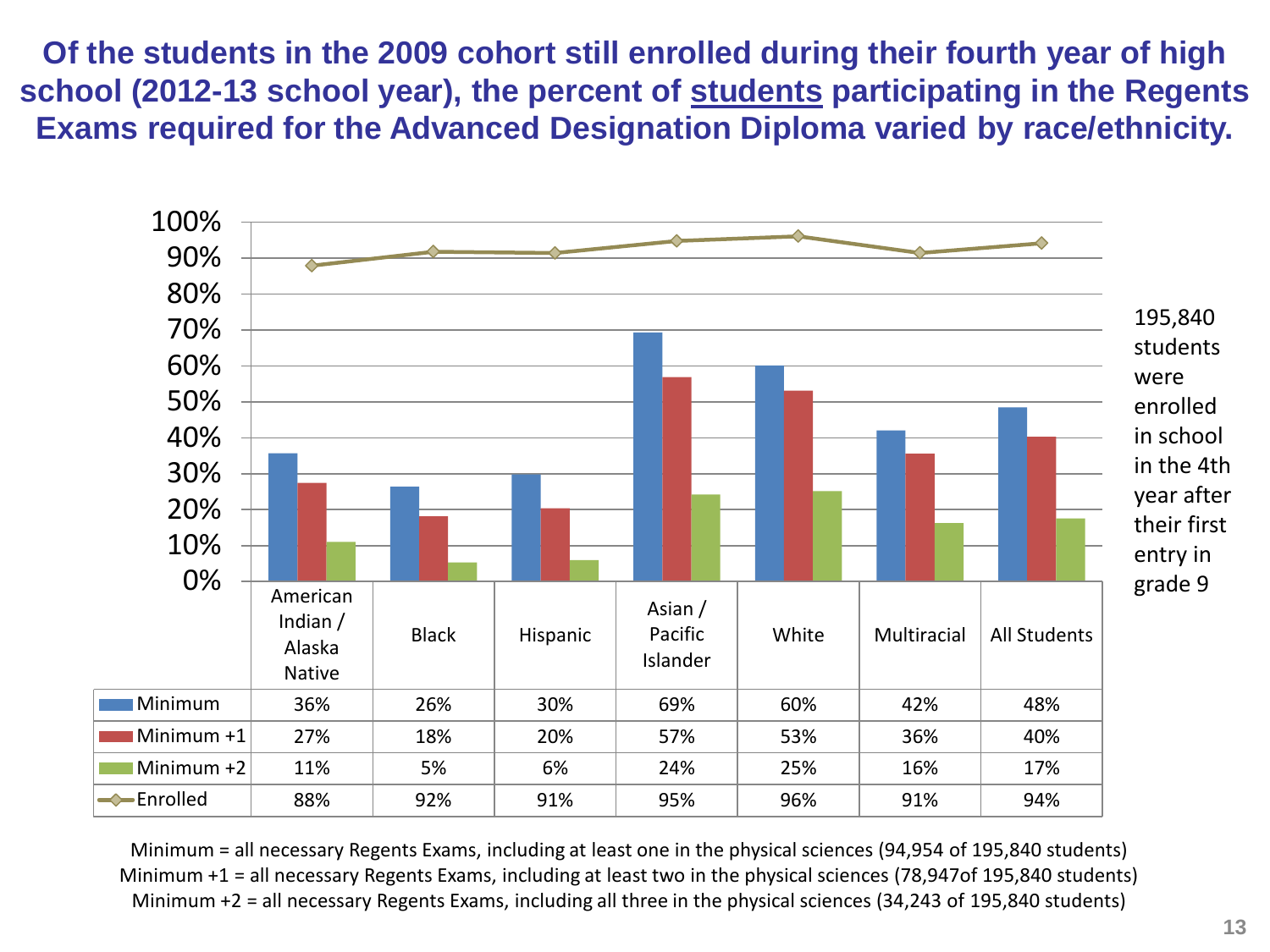**Of the students in the 2009 cohort still enrolled during their fourth year of high school (2012-13 school year), the percent of students participating in the Regents Exams required for the Advanced Designation Diploma varied by poverty status.**



Minimum = all necessary Regents Exams, including at least one in the physical sciences (94,954 of 195,840 students) Minimum +1 = all necessary Regents Exams, including at least two in the physical sciences (78,947of 195,840 students) Minimum +2 = all necessary Regents Exams, including all three in the physical sciences (34,243 of 195,840 students)